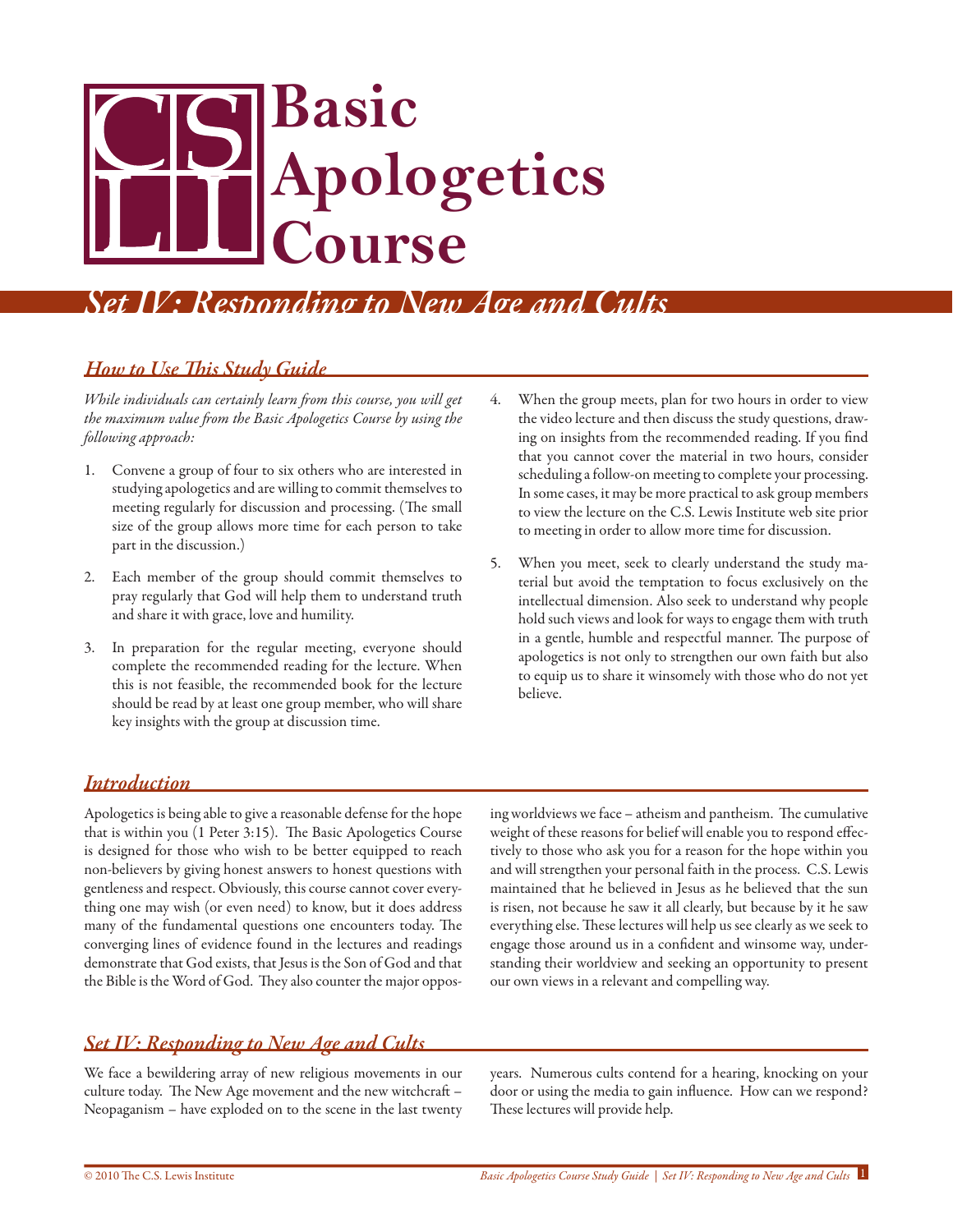#### *Disc I – Responding to the New Age: Eastern Religion Meets the West*

C.S. Lewis said he believed that the two great religious rivalries were between Christianity (as the highest representative of theism) and Pantheism (All is One). The New Age Movement has exploded onto the scene in the West in the last thirty years. Eastern religious philosophy (of various types) has infiltrated many areas of our everyday life. Film series like Star Wars, various holistic health approaches, and transpersonal psychology are just a few places where this view impacts our society. The New Age

#### *Study Questions*

- 1. What is the New Age Movement? How can it be defined?
- 2. Why do we need to know about it?
- 3. What are some examples of how it has impacted our culture?
- 4. What is a "psychotechnology"?
- 5. Why does the "All is One" philosophy have such a difficult time dealing with (distinct) reality?

book sections in leading bookstores are as large or larger than the Christian book sections. If we fail to understand this growing movement, we will be unable to respond to those affected by it or perhaps even be unaware of how it is affecting us. Even though the New Age Movement has "new" elements, it is really an ancient philosophy. This "All is One" and "You are god" approach goes back to Old Testament paganism.

- 6. How does the New Age Movement have a greater problem of evil than Christianity?
- 7. How can Christ's love shown through believers be a unique witness to those in this movement?

#### *Disc II – Neopaganism: Responding to the New Witchcraft*

Some have said that Neopaganism is the fastest growing (percentage-wise) religious movement in the West. This approach (also known as "Wicca" or the "Craft") has gained an influence far beyond its numbers. It has gained significant influence at many liberal theological seminaries. Neopaganism has been promoted in films, TV programs, and best-selling books. It is increasing by targeting a younger market. There are many "covens" in middle schools, high schools, and colleges. They are demanding chaplain-

#### *Study Questions*

- 1. What are some examples of how Neopaganism has surfaced in our culture?
- 2. How has the "Harry Potter" series helped neopaganism?
- 3. What is the "occult principle"?
- 4. How is this approach similar to and dissimilar from the Eastern or New Age philosophy?

cies in the armed services. We need to know about this relatively new cultural factor. Even though it is a "new witchcraft," it doesn't involve broomsticks and pointed hats. They repudiate Satanism which is to them a Christian heresy—opposing or turning upside down the Biblical message. They want to put forward an entirely different worldview similar to the Eastern/occult approach. This lecture will develop a deeper understanding of Neopaganism and how to respond to it.

- 5. How does this new witchcraft repudiate Satanism?
- 6. What is the Wiccan (Rede) creed? Why does it emphasize helping and healing?
- 7. How does neopaganism address the idea of sin or evil?

#### *Disc III – What is a Cult: Isn't One Person's Cult Another's Religion?*

Sometimes cults get very wide exposure. The 900 suicides at "Jonestown" in 1978 are still an object of shock and fascination. The events at the Branch Davidian compound in 1993 at Waco (ending in a massive fire) and the suicides surrounding "Heaven's Gate" shocked the world. However, unless a family member is affected or we get a knock on the door from Jehovah's Witnesses or Mormons, cults often fly under the radar. When we study cults, we see the effects of wrong doctrine and practice in peoples' lives. It makes us appreciate and hold onto healthy faith and life practices. It is difficult to define what a cult is because one person's "cult" is another's religion. When we use the term, we need to know the standard we are using – whether sociological, theological, or psychological. Many "cults," such as Mormonism, are desiring to become part of the mainstream or mainline churches. Others, such as Jehovah's Witnesses, want to remain on the outside. How can we evaluate this complex situation? This lecture introduces a way of approaching these issues.